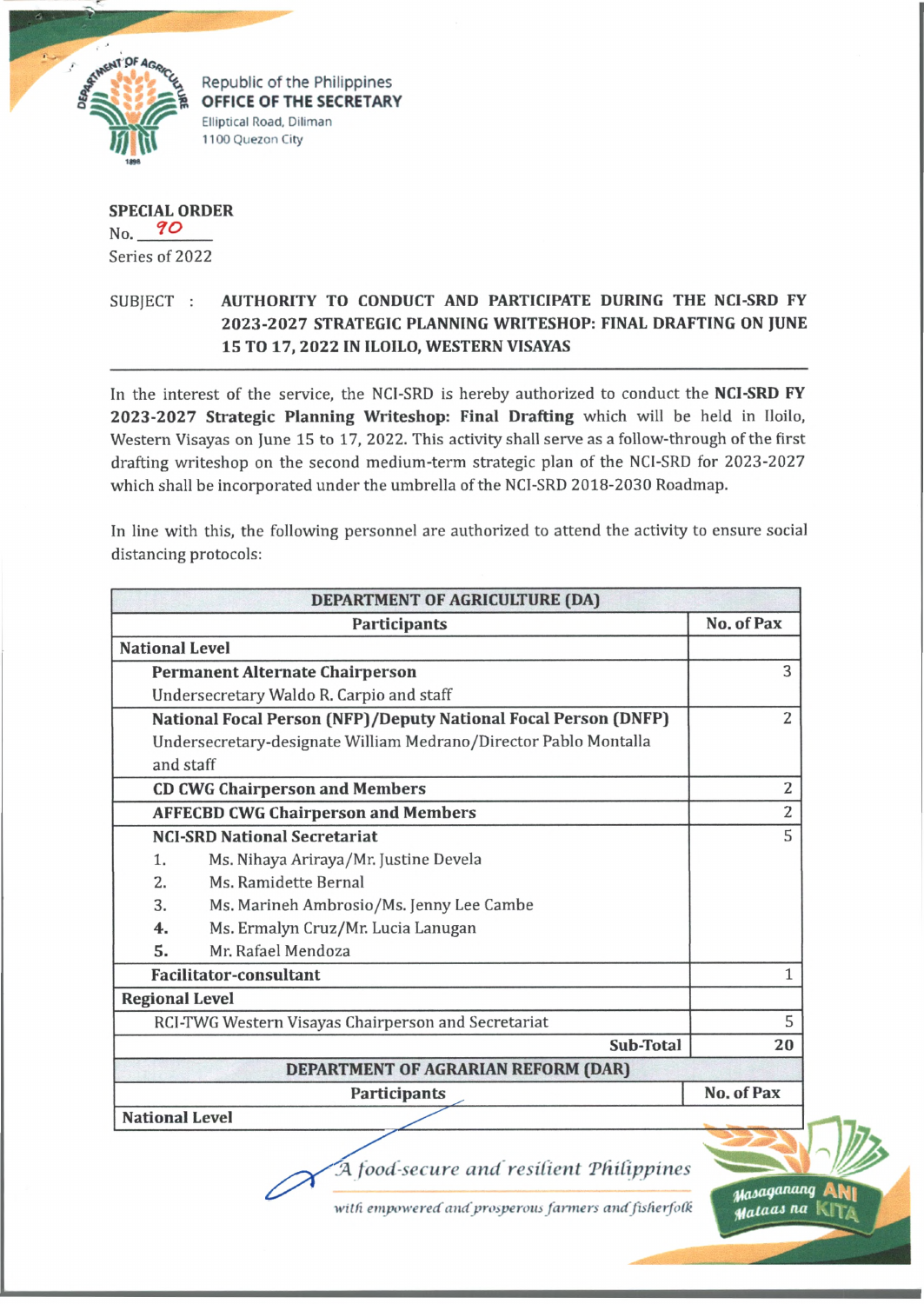| Office of the Undersecretary for Mindanao Affairs and Rural         | 3                 |
|---------------------------------------------------------------------|-------------------|
| Development                                                         |                   |
| <b>KM CWG Chairperson and Members</b>                               | 4                 |
| Public Assistance and Media Relations Service (PAMRS)               |                   |
| <b>Regional Level</b>                                               |                   |
| RCI-TWG Western Visayas and Secretariat                             | 3                 |
| Sub-Total                                                           | 10                |
| DEPARTMENT OF ENVIRONMENT AND NATURAL RESOURCES (DENR)              |                   |
| <b>Participants</b>                                                 | No. of Pax        |
| <b>National Level</b>                                               |                   |
| Office of the Undersecretary for Policy, Planning and International | 3                 |
| <b>Affairs</b>                                                      |                   |
| <b>PA CWG Chairperson and Members</b>                               | 4                 |
| <b>Policy and Planning Service</b>                                  |                   |
| <b>Regional Level</b>                                               |                   |
| RCI-TWG Western Visayas and Secretariat                             | 3                 |
| Sub-Total                                                           | 10                |
| DEPARTMENT OF THE INTERIOR AND LOCAL GOVERNMENT (DILG)              |                   |
| Participants                                                        | <b>No. of Pax</b> |
| <b>National Level</b>                                               |                   |
| Office of the Undersecretary for Local Government                   | 3                 |
| <b>CWG Members</b>                                                  | 4                 |
| Bureau of Local Government and Development (BLGD)                   |                   |
| <b>Regional Level</b>                                               |                   |
| RCI-TWG Western Visayas and Secretariat                             | 3                 |
| <b>Sub-Total</b>                                                    | 10                |
| <b>GRAND TOTAL</b>                                                  | 50                |

î,

A minimum of thirty (30] and maximum of forty (40] physical participants, subject to the existing minimum health protocols of the Inter-Agency Task Force, shall be allowed to attend the activity physically. The rest of the participants shall attend using virtual platforms.

Expenses incurred in the conduct of the activity, such as food, accommodation, venue, and activity materials, honoraria of facilitators/resource persons shall be chargeable against the DA OSEC Funds earmarked for NCI-SRD, subject to existing government auditing and accounting regulations. In addition, traveling expenses and per diem of the participants shall be chargeable against the funds of the respective agencies concerned.



Masaganang Mataas na K

*witfi empowered and prosperous fanners andfisfierfotk*